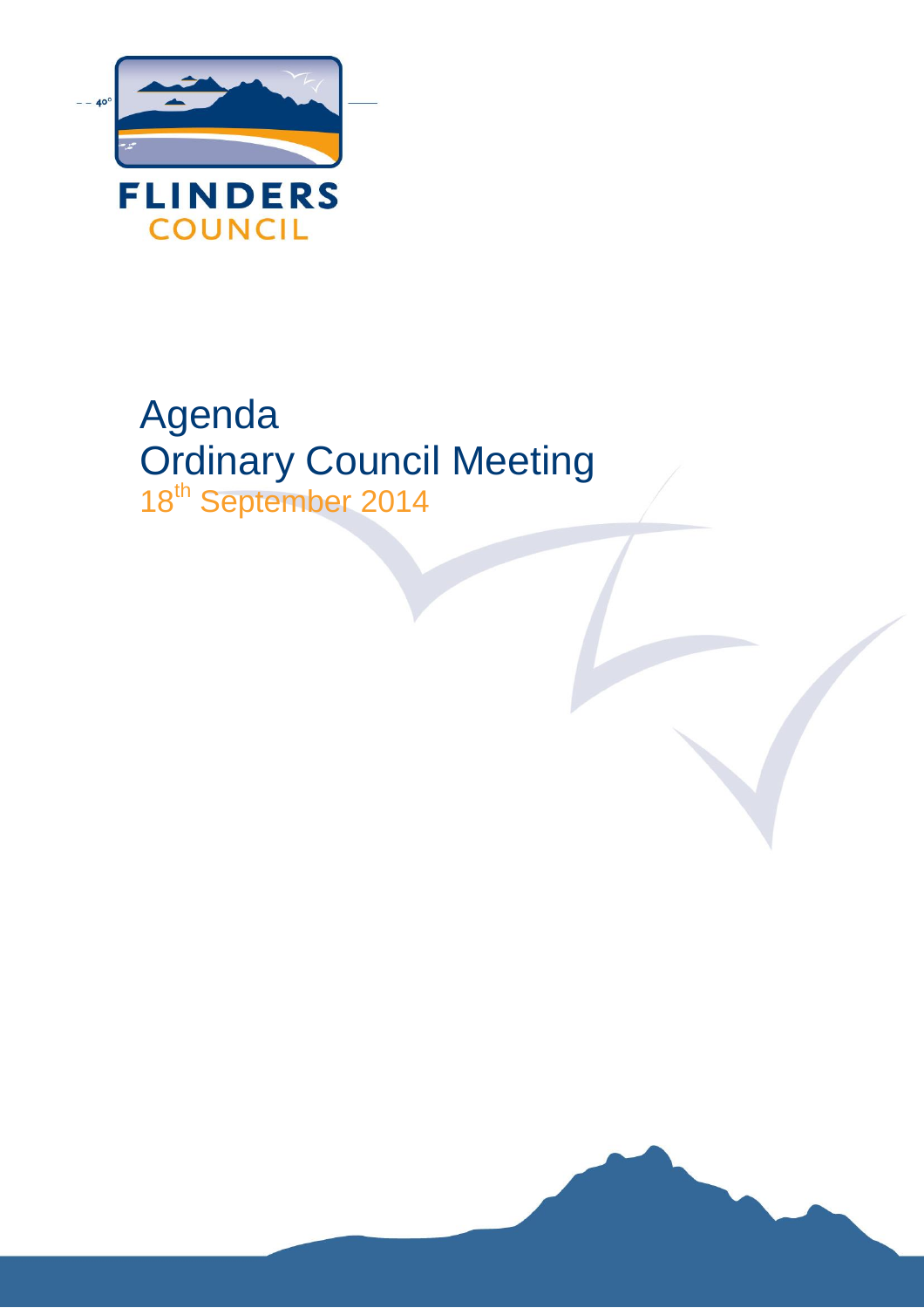#### **CERTIFICATION**

"I certify that with respect to all advice, information or recommendation provided to Council with this agenda:

- 1. The advice, information or recommendation is given by a person who has the qualifications or experience necessary to give such advice, information or recommendation, and;
- 2. Where any advice is given directly to Council by a person who does not have the required qualifications or experience that person has obtained and taken into account in that person's general advice the advice from an appropriately qualified or experienced person.
- Note: S65(1) of the *Local Government Act 1993* requires the General Manager to ensure that any advice, information or recommendation given to the Council (or a Council Committee) is given by a person who has the qualifications or experience necessary to give such advice, information or recommendation. S65(2) forbids Council from deciding any matter which requires the advice of a qualified person without considering that advice."

Dated this 12<sup>th</sup> day of September 2014.

Raoul Harper GENERAL MANAGER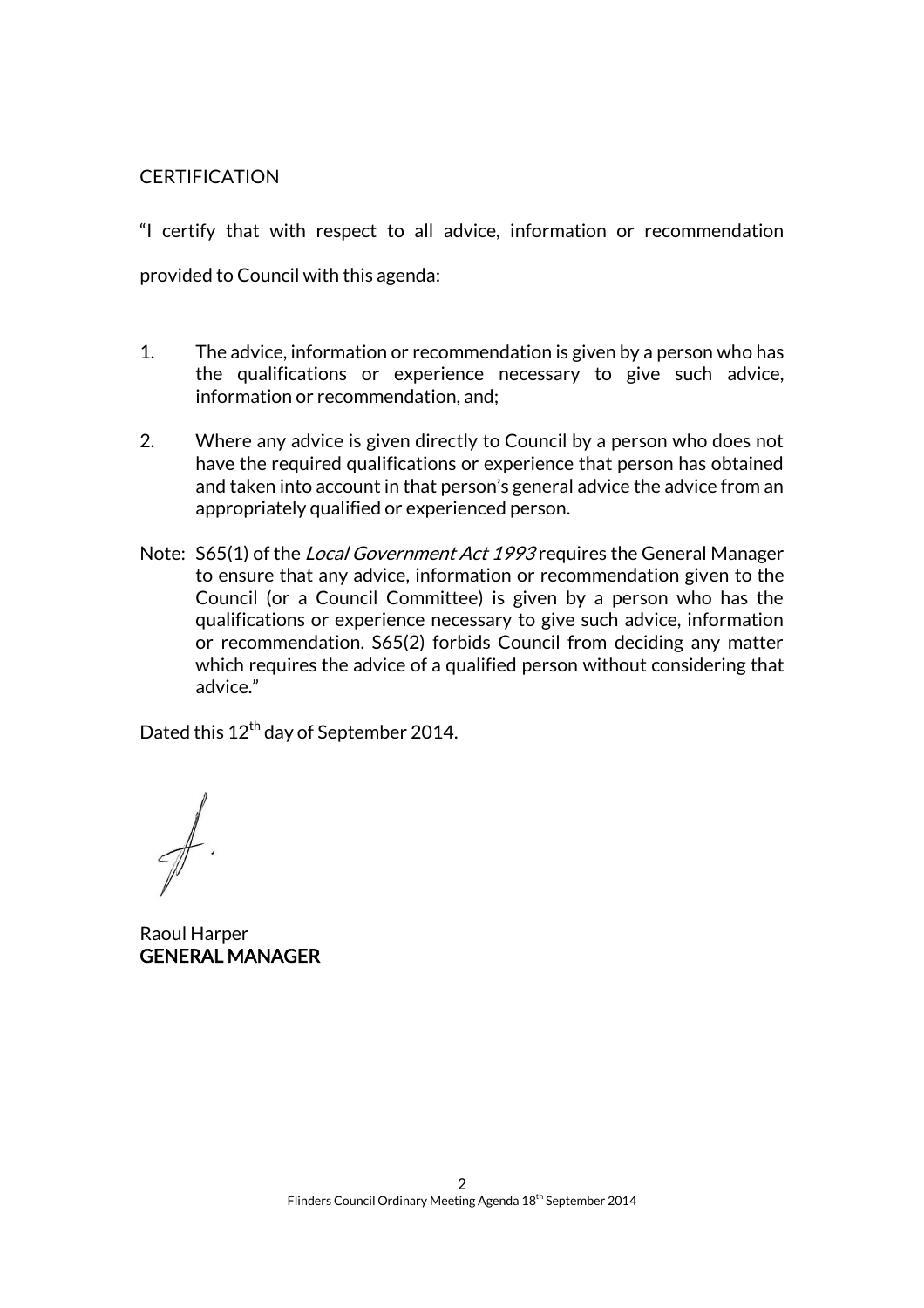# FLINDERS COUNCIL ORDINARY MEETING

AGENDA

| <b>DATE:</b>       | Thursday 18 <sup>th</sup> September 2014         |
|--------------------|--------------------------------------------------|
| <b>VENUE:</b>      | Flinders Art and Entertainment Centre, Whitemark |
| <b>COMMENCING:</b> | 1.00 pm                                          |

#### PRESENT

Mayor Carol Cox Deputy Mayor David Williams Cr Marc Cobham Cr Peter Rhodes Cr Gerald Willis Cr Ronald Wise

#### APOLOGIES

Cr Mary-Anne Roberts

#### STAFF IN ATTENDANCE

Raoul Harper - General Manager Vicki Warden - Executive Assistant

#### CONFIRMATION OF MINUTES

That the Minutes from the Ordinary Council Meeting held on the  $21<sup>st</sup>$  August 2014 be confirmed.

#### PUBLIC QUESTION TIME

In accordance with Section 31 (1) of the Local Government (Meeting Procedures) Regulations 2005 and the Flinders Council Policy the following procedures be adhered to at public question time:-

It is the policy of the Flinders Council to allow a 'Question Time' at Ordinary Council Meetings, during which members of the public may ask questions of the Council relating to Flinders Council matters.

The basis on which questions may be asked is:

1. All questions will be addressed through the Chair (being the Mayor in normal circumstances) who will answer them as she/he sees fit. Under no circumstances will members of the gallery be permitted to address or question either elected members or officers of the Council. The Chair may delegate answers to the appropriate Councillor or staff member if appropriate.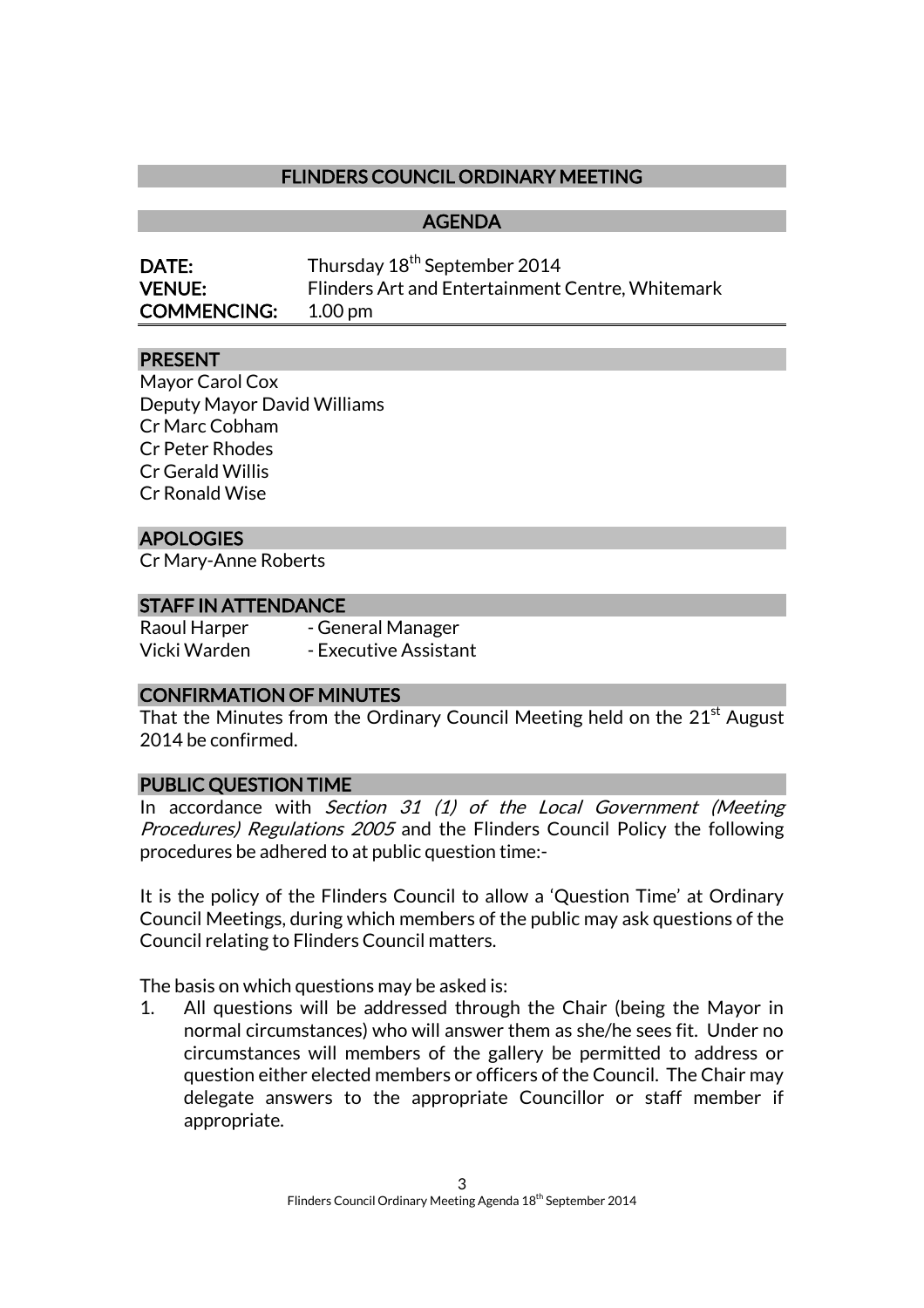- 2. Persons addressing the Chair must pay the respect due to that office. Failure to do so may mean their address is terminated without notice.
- 3. Where the answer cannot be provided immediately, it will be provided in writing within 14 days and tabled at the following Ordinary Council Meeting.
- 4. All questioners are encouraged to register their intent to question with the General Manager before the meeting. Preference will be given to those who have so registered.
- 5. Question time shall not extend longer than 30 minutes and may be divided into two 15 minute sessions.
- 6. The actual timing of the session(s) is to be immediately after the opening of the meeting and advertised with the notice of meeting.

# LATE AGENDA ITEMS

Nil

#### DECLARATION OF PECUNIARY INTEREST

In accordance with Part 2 Regulation 8 (7) of the Local Government (Meeting Procedures) Regulations 2005, the Chairman of a meeting is to request Councillors to indicate whether they have, or are likely to have, a pecuniary interest in any item on the agenda.

Accordingly, Councillors are requested to advise of a pecuniary interest they may have in respect to any matter appearing on the agenda, or any supplementary item to the agenda, which the Council has resolved to deal with, in accordance with Part 2 Regulation 8 (6) of the Local Government (Meeting Procedures) Regulations 2005.

#### LEAVE OF ABSENCE

Nil

#### **PETITIONS**

Nil

#### WORKSHOPS & INFORMATION FORUMS File No: COU/0205

No Council Workshops were held during the reporting period.

#### PUBLIC MEETINGS

Nil

# COUNCILLOR'S QUESTIONS ON NOTICE

Nil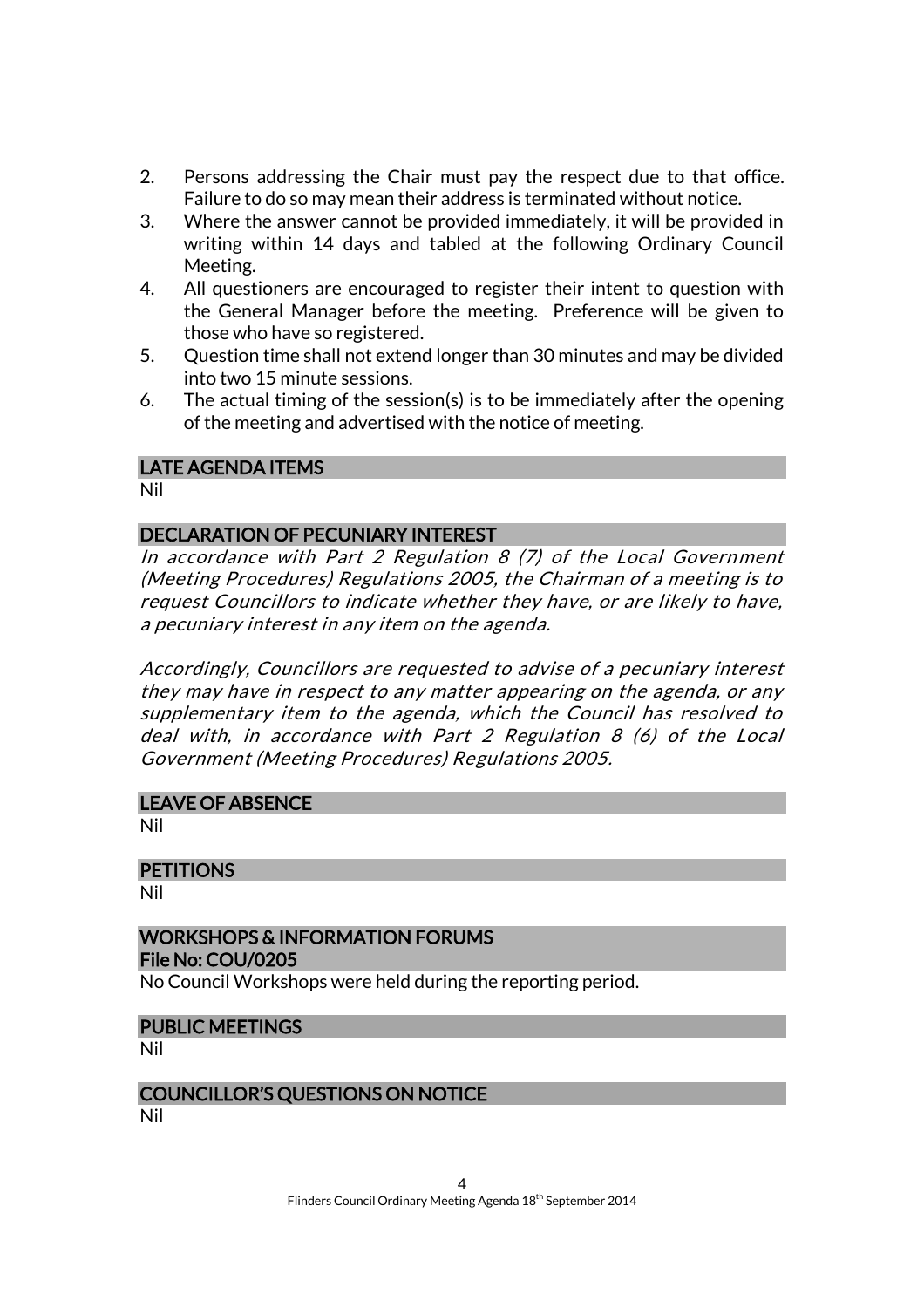# COUNCILLOR'S QUESTIONS WITHOUT NOTICE

Regulation 29 of the Local Government (Meeting Procedures) Regulations 2005 specifies that in putting a Question Without Notice a Councillor must not offer an argument or opinion, draw any inference or make any imputations except so far as may be necessary to explain the question. The Chairperson must not permit any debate of a Question without Notice or its answer.

#### PUBLICATIONS/REPORTS TABLED FOR COUNCIL INFORMATION Nil

# REPORTS TO BE RECEIVED

#### Furneaux Group Aviation Special Committee

File No: COM/0104 Annexure 1: Furneaux Group Aviation Special Committee Unconfirmed Minutes 26<sup>th</sup> August 2014

#### OFFICER'S REPORT (Raoul Harper, General Manager):

The unconfirmed minutes of the Furneaux Group Aviation Special Committee meeting held on Thursday 26<sup>th</sup> August 2014 have been provided for consideration. The minutes outline what the committee has been working on to date and can now be noted by Council.

#### OFFICER'S RECOMMENDATION

That the unconfirmed minutes of the Furneaux Group Aviation Special Committee meeting held on Thursday  $26<sup>th</sup>$  August 2014 be received and noted.

#### Audit & Finance Special Committee

File No: FIN/1300 **Annexure 2:** Audit & Finance Special Committee Unconfirmed Minutes 26<sup>th</sup> August 2014

#### OFFICER'S REPORT (Raoul Harper, General Manager):

The unconfirmed minutes of the Audit & Finance Special Committee meeting held on Thursday 26<sup>th</sup> August 2014 have been provided for consideration. The minutes outline what the committee has been working on to date and can now be noted by Council.

#### OFFICER'S RECOMMENDATION

That the unconfirmed minutes of the Audit & Finance Special Committee meeting held on Thursday 26<sup>th</sup> August 2014 be received and noted.

#### COUNCILLORS' REPORTS

Nil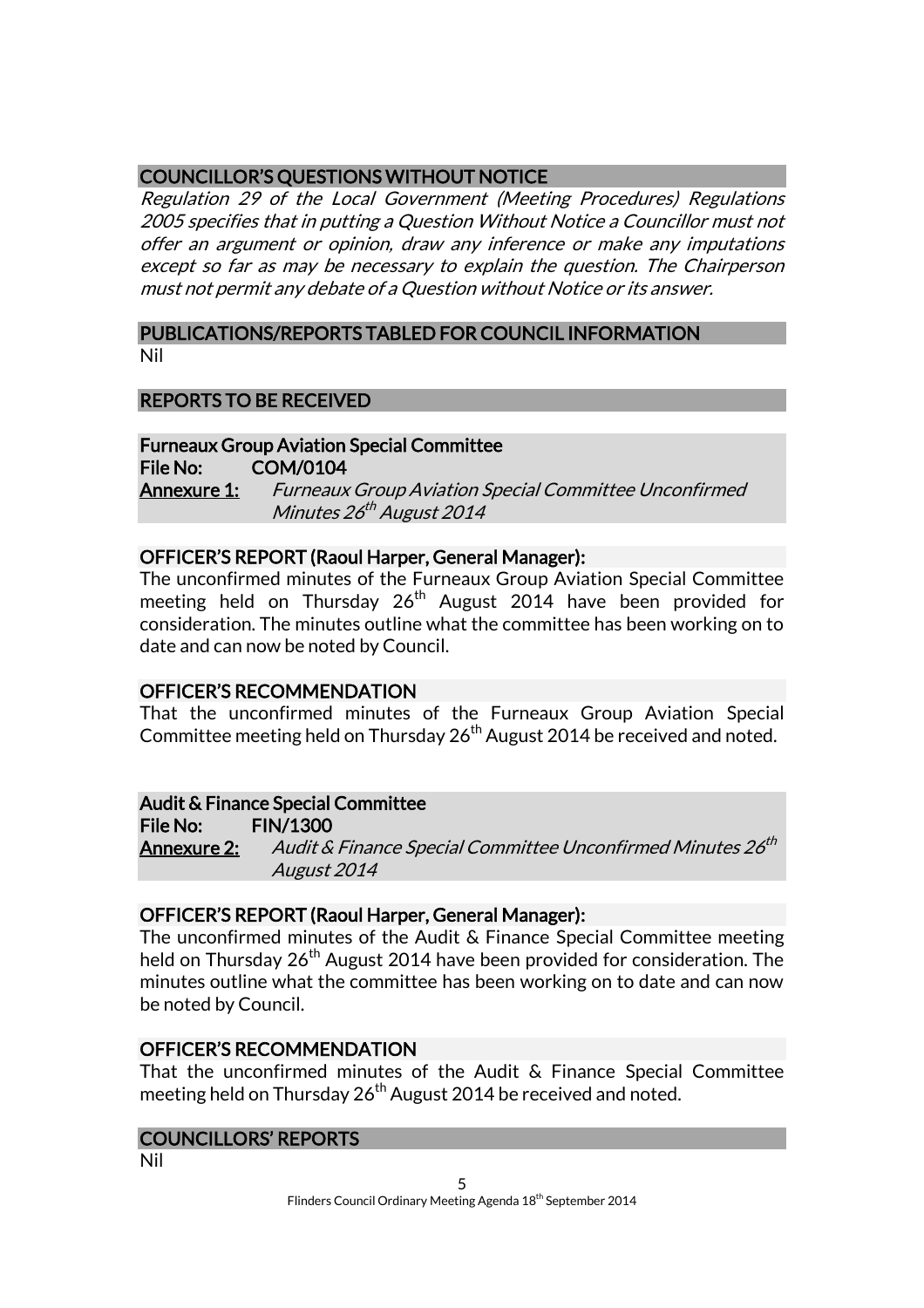# MAYOR'S REPORT:

| <b>ACTION</b>            | Information |
|--------------------------|-------------|
| <b>PROPONENT</b>         | Mayor C Cox |
| <b>FILE REFERENCE</b>    | COU/0600    |
| <b>ASSOCIATED PAPERS</b> | Nil         |

#### REPORT:

#### APPOINTMENTS:

| 21.08.2014 | Meeting with Hydro Tasmania Representatives re 2015                      |
|------------|--------------------------------------------------------------------------|
|            | <b>Australian Small Islands Forum</b>                                    |
| 21.08.2014 | <b>Council Meeting</b>                                                   |
| 26.08.2014 | <b>Red Cross Fund Raiser</b>                                             |
| 26.08.2014 | Meeting with J Loudon re Multi-Purpose Centre access and<br>gardens      |
| 26.08.2014 | Audit & Finance Special Committee meeting                                |
| 26.08.2014 | <b>Furneaux Group Aviation Special Committee meeting</b>                 |
| 26.08.2014 | Flinders Island & District High School Association meeting               |
| 28.08.2014 | Furneaux Freight (1 <sup>st</sup> Telephone contact)                     |
| 29.08.2014 | Lady Barron Hall development meeting                                     |
| 30.08.2014 | <b>Junior Football Grand Final</b>                                       |
| 02.09.2014 | <b>Emergency Management Recovery Communications Training</b>             |
| 02.09.2014 | Met with Tasports representative                                         |
| 02.09.2014 | <b>Hospital Auxiliary meeting</b>                                        |
| 02.09.2014 | Red Cross Centenary rose planting                                        |
| 02.09.2014 | Furneaux Health Special Committee meeting (lack of quorum)               |
| 03.09.2014 | CWA BBQ & Sew n Sew Gallery Exhibition Opening                           |
| 04.09.2014 | Meeting with Minister Hidding and Liberal Bass Members re<br>shipping    |
| 04.09.2014 | Meeting with Michelle O'Byrne MP                                         |
| 04.09.2014 | Meeting with Tasports & others re shipping                               |
| 05.09.2014 | Meeting with Sarah Courtney MP                                           |
| 05.09.2014 | Meeting with Roberts Ltd                                                 |
| 06.09.2014 | Flinders Island Running Festival - Pub to Pub                            |
| 07.09.2014 | Flinders Island Running Festival - Flinders 5                            |
| 09.09.2014 | Island Aboriginal Association<br><b>Flinders</b><br>Inc.<br>Launch<br>0f |
|            | Indigenous Quit Smoking Campaign                                         |

# Australian Small Islands Forum (ASIF) 2015:

Subsequent to Flinders Council advising interested parties that it would not be hosting the ASIF in April 2015, Norfolk Island advised that it would look at holding the forum in September 2015. The organising party is led by Andre` Nobbs of the Oceania Economic Development Corporation.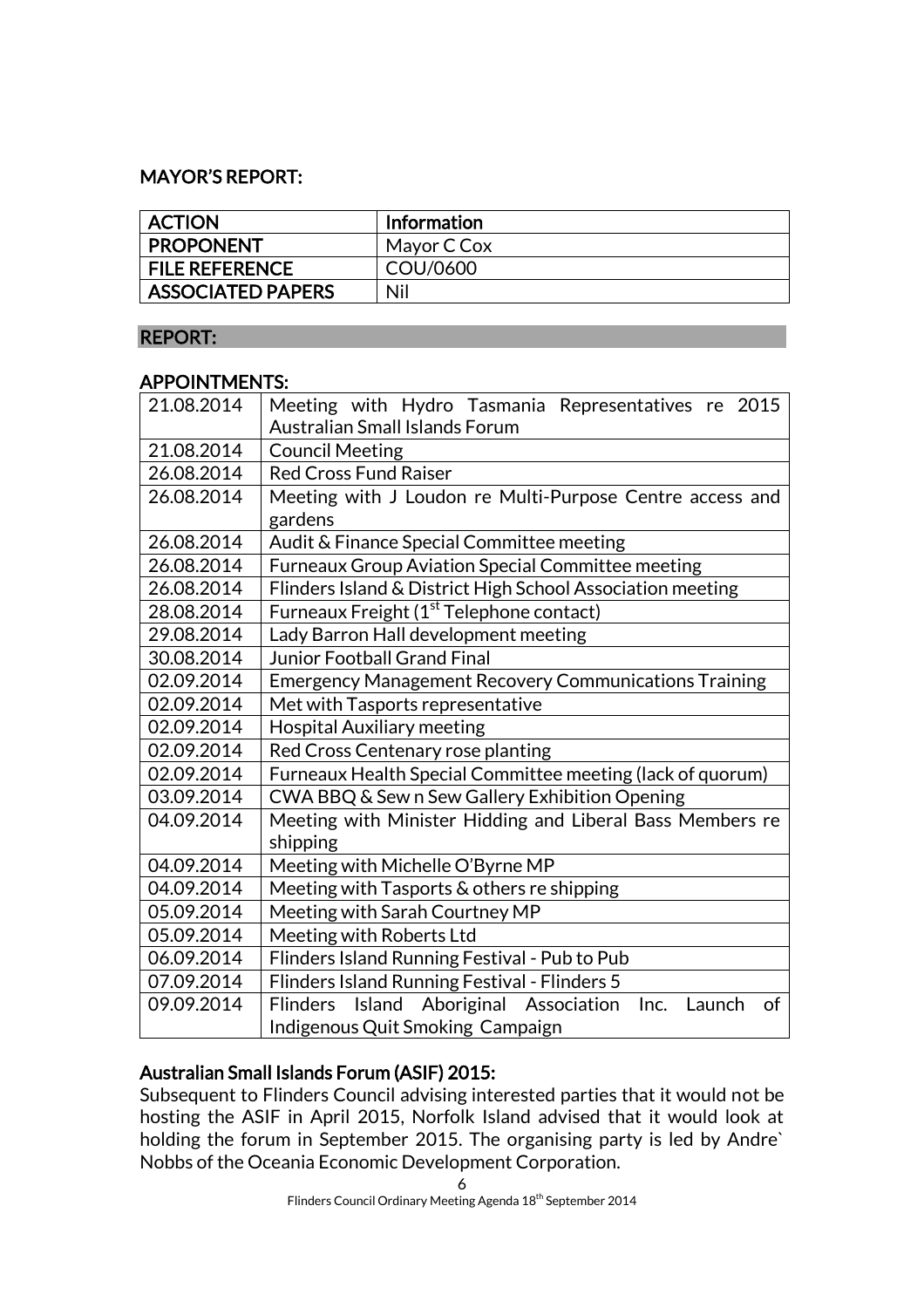#### Red Cross:

A small community group witnessed the planting of the Rose that commemorates 100 years of Red Cross in Australia - centenary date of  $13<sup>th</sup>$ August 1914. A search of the internet revealed that the Furneaux Group was involved with the Red Cross and the War effort from  $6<sup>th</sup>$  August 1915 if not earlier with fundraising and donations occurring both on Flinders and Cape Barren Islands. The Red Cross was represented at the planting and also presented free workshops on "Emergency Preparedness and Recovery" and "Communicating in Recovery" which were well attended, including by members of the Municipal Emergency Management Committee.

# Flinders Island District High School Association:

Nominations are currently being called for a Parent Representative and a Community Representative to be committee members of the Association. Nominations close on the 22<sup>nd</sup> September.

#### Shipping:

Council lobbied the government for a solution to the current shipping issue. A solution will deliver a long term sustainable service to the islands, meeting the freight needs of all sectors of both Flinders and Cape Barren Islands. It was stressed that it is important that freight rates do not escalate and that livestock can continue to be transported to meet quality assurance guidelines.

The media release of the 4th September from the Minister for Infrastructure, Rene Hidding MP is as follows:

#### "Update on Furneaux Shipping

The Liberal Government has today requested TasPorts immediately develop short and medium term options to ensure continuity of shipping services to Flinders and Cape Barren Islands.

The request follows the notice by Furneaux Freight that it would withdraw from stevedoring and shipping services for the islands from 28 September.

Today I confirmed to the Flinders Island Mayor Carol Cox that the Government will ensure a sustainable, safe and efficient shipping service for the Furneaux Islands communities.

Freight shipping is the lifeblood of the island economy. The Liberal Government, TasPorts and the Flinders Island Council are working together to ensure these freight services are not interrupted.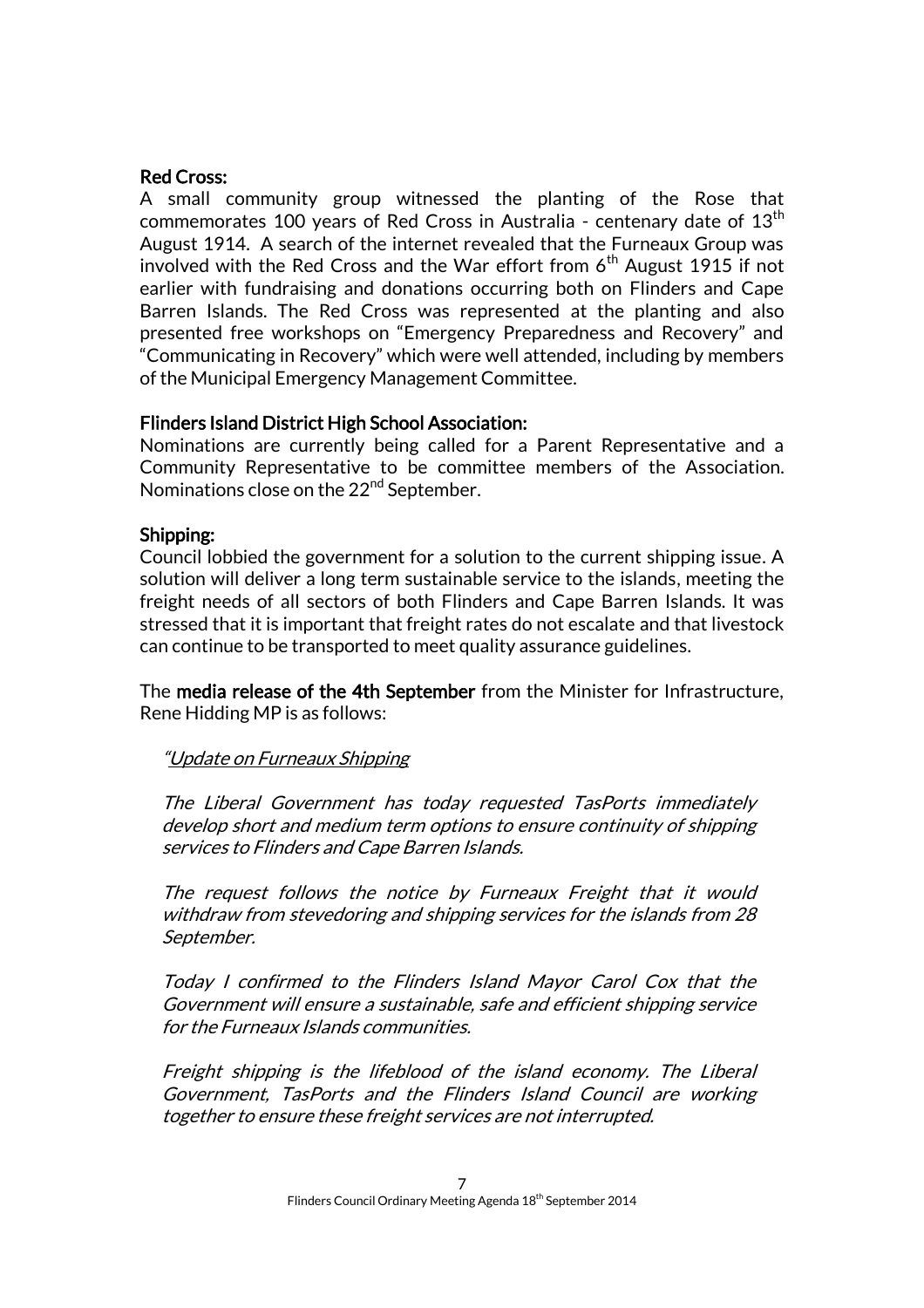The Government, through the Treasurer, has also spoken directly to the owner of Furneaux Freight, Matthew Bayles."

Council is waiting for outcomes and advice on shipping post 28<sup>th</sup> September.

# Hydro Tasmania Flinders Island Running Festival:

Congratulations to the organisers of the Hydro Tasmania Flinders Island Running Festival - a wonderful event that attracted a great number of participants, local and visitors, to all three events. Thank you to all the organisers, the volunteers, the participants and sponsors, particularly the major sponsor, Hydro Tasmania that made this event happen and I look forward to next year's event.

# Indigenous Quit Smoking Campaign - "Smoking won't Crush Us":

This promotion is a Tasmanian wide campaign that is part of an Australian wide campaign. The Flinders Island Aboriginal Association Inc. is the agency running the campaign in Tasmania. Local ambassadors from around Tasmania are used to promote the rewards of not smoking, encouraging current smokers to quit and non-smokers not to take it up.

There was a strong attendance at the Launch. The campaign is targeted at the indigenous sector of our population due to the much higher rate of smoking in this community sector. In 2012–13, two in five (41%) Aboriginal and Torres Strait Islander people aged 15 years and over smoked on a daily basis. This is a significant decrease from 49% in 2002. Aboriginal and Torres Strait Islander people aged 15 years and over are 2.6 times as likely as non-Indigenous people to be current daily smokers.

[\(http://www.abs.gov.au/ausstats/abs@.nsf/Latestproducts/39E15DC7E770A1](http://www.abs.gov.au/ausstats/abs@.nsf/Latestproducts/39E15DC7E770A144CA257C2F00145A66?opendocument) [44CA257C2F00145A66?opendocument\)](http://www.abs.gov.au/ausstats/abs@.nsf/Latestproducts/39E15DC7E770A144CA257C2F00145A66?opendocument)

| <b>DATE</b> | <b>WHO</b>                       | <b>SUBJECT</b>                     |
|-------------|----------------------------------|------------------------------------|
| 13.08.14    | Dr Felicity-ann Lewis,           | 2014 National Local Roads and      |
|             | <b>Australian Local</b>          | <b>Transport Congress</b>          |
|             | <b>Government Association</b>    |                                    |
| 15.08.14    | Rick Shadbolt, Chief             | Offer of assistance with Drug and  |
|             | Executive, Integrity             | <b>Alcohol Management Programs</b> |
|             | Sampling(Tas) Pty Ltd            | (DAMP)                             |
| 20.08.14    | Chris Walter, Austeco            | Invitation to attend the next      |
|             | Energy                           | Austeco Open Day                   |
| 21.08.14    | <b>Cr Peter Rhodes</b>           | Meeting apology & allowance        |
|             |                                  | advice                             |
| 21.08.14    | Glenn Harrison, Alliance         | Australian Bereavement Register    |
|             | <b>Data Suppression Services</b> |                                    |

# CORRESPONDENCE IN: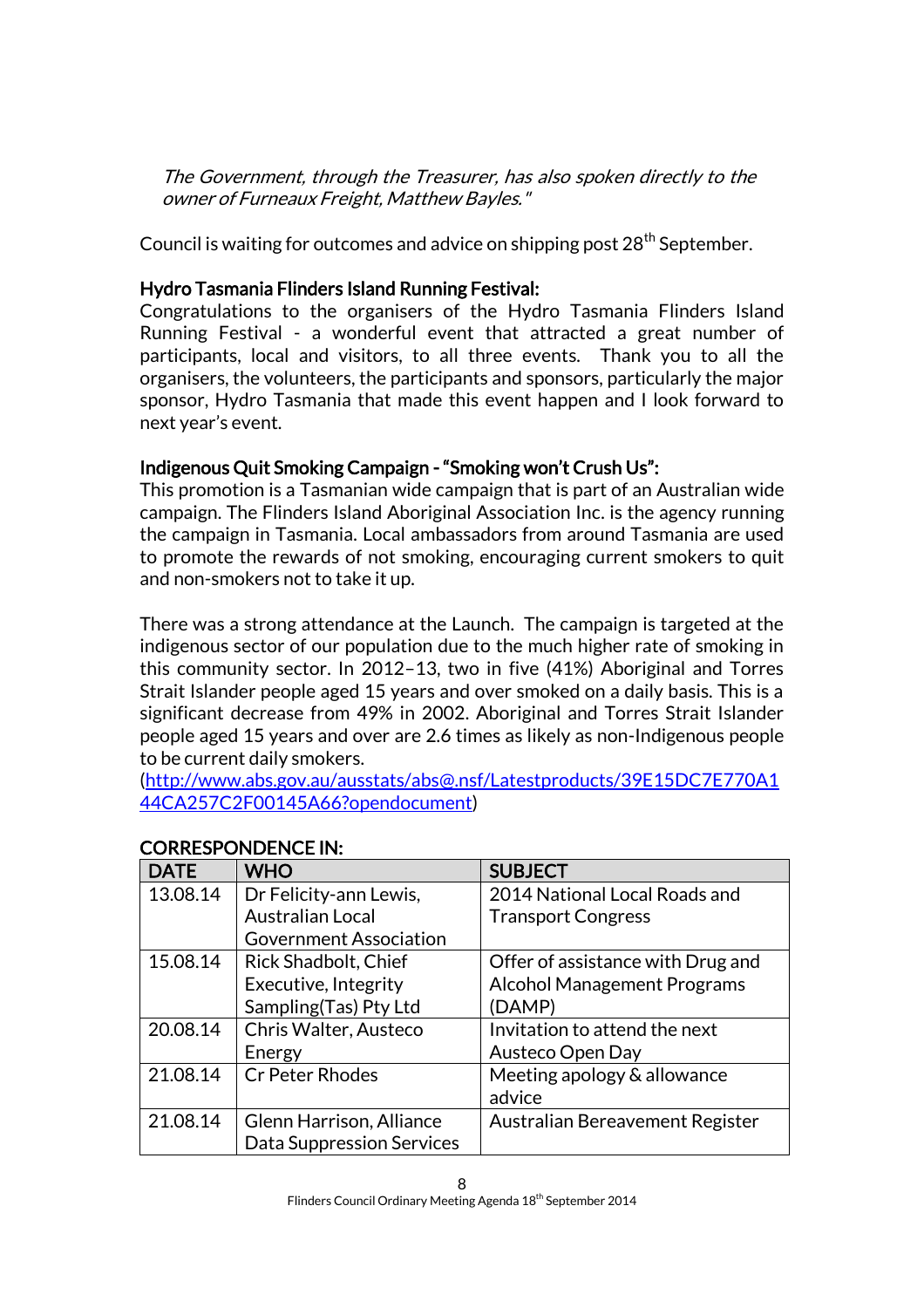| 21.08.14 | Peter Gutwein MP,<br>Minister for Planning and<br><b>Local Government</b>    | <b>Flinders Draft Interim Planning</b><br>Scheme                                                        |
|----------|------------------------------------------------------------------------------|---------------------------------------------------------------------------------------------------------|
| 21.08.14 | <b>Flinders Island Aboriginal</b><br>Association Inc.                        | Invitation to attend the Tackling<br>Smoking Campaign Launch                                            |
| 25.08.14 | Guy Taylor, Executive<br>Director of Marketing,<br><b>Tourism Tasmania</b>   | Latest tourism campaign - Go<br><b>Behind the Scenery</b>                                               |
| 26.08.14 | Southern Cross Care (Tas)<br>Inc.                                            | Request for acknowledgement of<br>Active Living Program - Virtual<br><b>Walk</b>                        |
| 26.08.14 | Dianne Snowden,<br><b>Tasmanian Heritage</b><br>Council                      | Location of war memorials and<br>honour boards for the Centenary of<br><b>ANZAC Committee</b>           |
| 26.08.14 | <b>Tasmanian Audit Office</b>                                                | Confirmation of receipt of Flinders<br>Council Financial Report year<br>ending 2014                     |
| 27.08.14 | Cheryl Fuller, Electorate<br><b>Officer for Tasmania</b>                     | Invitation to attend the official<br>opening of Jacqui Lambie's office<br>(apology sent)                |
| 28.08.14 | Prue Woodford, Co-owner<br>(Youcamp.com)                                     | Assessing interest in Freedom<br>travellers in your Council area                                        |
| 29.08.14 | Denise Colvin,<br>Administration<br>Coordinator, NRM North                   | Natural Resource Management<br><b>Community Awards Presentations</b><br>evening - 29/09/14              |
| 29.08.14 | Kate Posch, Garden Group,<br>Flinders Island Multi -<br>Purpose Centre (MPC) | Request for donation to garden<br>project                                                               |
| 01.09.14 | Kate Posch, Garden Group,<br><b>Flinders Island MPC</b>                      | Confirmation of receipt of<br>information regarding Council's<br>support of garden project              |
| 01.09.14 | Professor Peter Rathjen,<br>Vice-Chancellor, University<br>of Tasmania       | University of Tasmania Impact<br>Statement 2014                                                         |
| 04.09.14 | Launceston Airport                                                           | Invitation to attend the<br>presentation of the Launceston<br>Airport Annual Stakeholder Report<br>2014 |
| 08.09.14 | Gail Murray, Secretary of<br>the Board, Tourism<br>Northern Tasmania         | Notification of Tourism Northern<br>Tasmania AGM - 23/09/14                                             |
| 09.09.14 | Natalie Lo, Administration<br>& Finance Officer, COTA<br>Tas                 | Invitation to A Day on the Green<br>launch for Seniors Week 2014 -<br>01/10/14                          |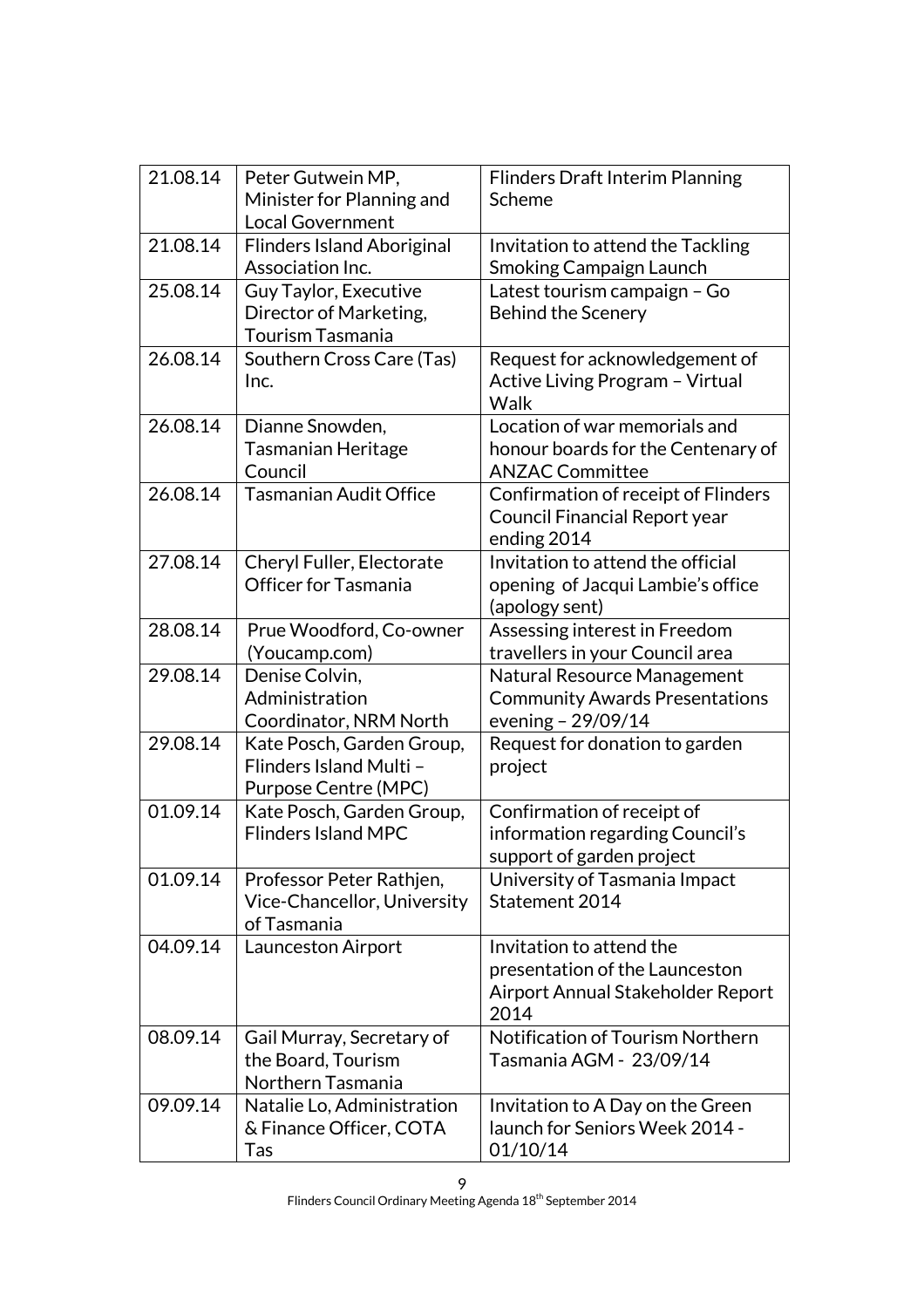# CORRESPONDENCE OUT:

| <b>DATE</b> | <b>WHO</b>                                                            | <b>SUBJECT</b>                                                                    |
|-------------|-----------------------------------------------------------------------|-----------------------------------------------------------------------------------|
| 21.08.14    | <b>Cr Peter Rhodes</b>                                                | Notification of receipt of meeting<br>apology & allowance advice                  |
| 25.08.14    | Andre' Nobbs, CEO,<br>Oceania Economic<br>Development<br>Corporation  | Notification of cancellation of 2015<br><b>Australian Small Islands Forum</b>     |
| 25.08.14    | <b>Australian Small</b><br><b>Islands Forum Steering</b><br>Committee | Notification of cancellation of 2015<br><b>Australian Small Islands Forum</b>     |
| 25.08.14    | <b>Greg Cooper</b>                                                    | Notification of cancellation of 2015<br>Australian Small Islands Forum            |
| 28.08.14    | Michael Buck, Flinders<br><b>Island Tourism Assoc.</b>                | Notification of cancellation of 2015<br><b>Australian Small Islands Forum</b>     |
| 31.08.14    | Kate Posch, Garden<br>Group, Flinders Island<br><b>MPC</b>            | Confirmation of Council's support of<br>garden project                            |
| 01.09.14    | Darren Grace                                                          | Thank you for contribution on Furneaux<br><b>Group Shipping Special Committee</b> |
| 01.09.14    | <b>Scott Woods</b>                                                    | Confirmation of position on Furneaux<br><b>Group Shipping Special Committee</b>   |
| 01.09.14    | David Madden                                                          | Confirmation of position on Furneaux<br><b>Group Shipping Special Committee</b>   |
| 02.09.14    | Peter Gutwien MP,<br><b>Minister for Local</b><br>Government          | Resolution passed regarding the<br>establishment of an Audit Panel                |
| 02.09.14    | Mike Blake, Auditor<br>General                                        | Resolution passed regarding the<br>establishment of an Audit Panel                |
| 03.09.14    | Andrew Nikolic MP,<br><b>Federal Member for</b><br><b>Bass</b>        | Notification of cancellation of 2015<br>Australian Small Islands Forum            |
| 03.09.14    | Furneaux community &<br>various other<br>stakeholders                 | Householder - Furneaux Freight<br>Services to the Islands                         |

# VOTING REQUIREMENTS:

Simple Majority

# RECOMMENDATION:

That the Mayor's report be received.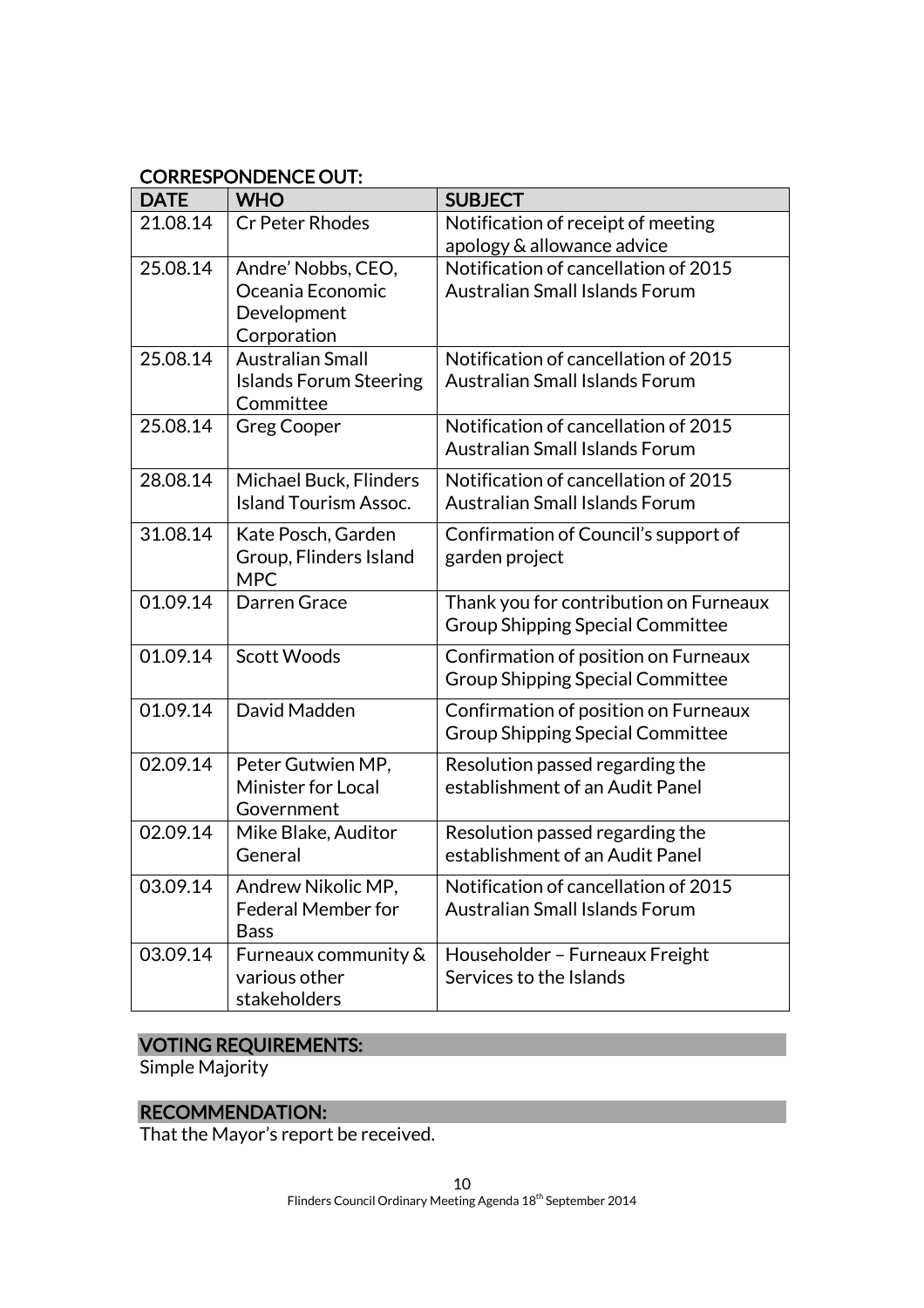# OPERATIONAL BUSINESS OF COUNCIL

# A. NOTICE OF MOTIONS Item A1: Notice of Motion from Mayor Carol Cox – Nomination of Furneaux Group Aviation Committee Representative File No: COM/0104 B. **GOVERNANCE** Item B1: Local Government of Tasmania (LGAT) General Meeting File No: COU/0303 Annexure 3: LGAT General Meeting Agenda September 2014 Annexure 4: LGAT General Meeting attachments September 2014 Item B2: Local Government Association of Tasmania (LGAT) – 2014 Election File No: COU/0303 Annexure 5: Letter from Doug Chipman Annexure 6: Email from Steven Kons Annexure 7: Email from Allan Garcia Annexure 8: Letter from Daryl Quilliam Item B3: Councillor Resolution Report File No: COU/0600 Annexure 9: Councillor Resolution Report September 2014

#### C. CLOSED COUNCIL

Item C1: Closed Council Item File No: PUB/0800 Annexure 10 - 13: CONFIDENTIAL For Elected Members only

Item C2: Closed Council Item File No: COM/0103, FIN/1300 Annexure 14: CONFIDENTIAL For Elected Members only

Item C3: Closed Council Item File No: COU/0600 Annexure 15: CONFIDENTIAL For Elected Members only

# Meeting Closed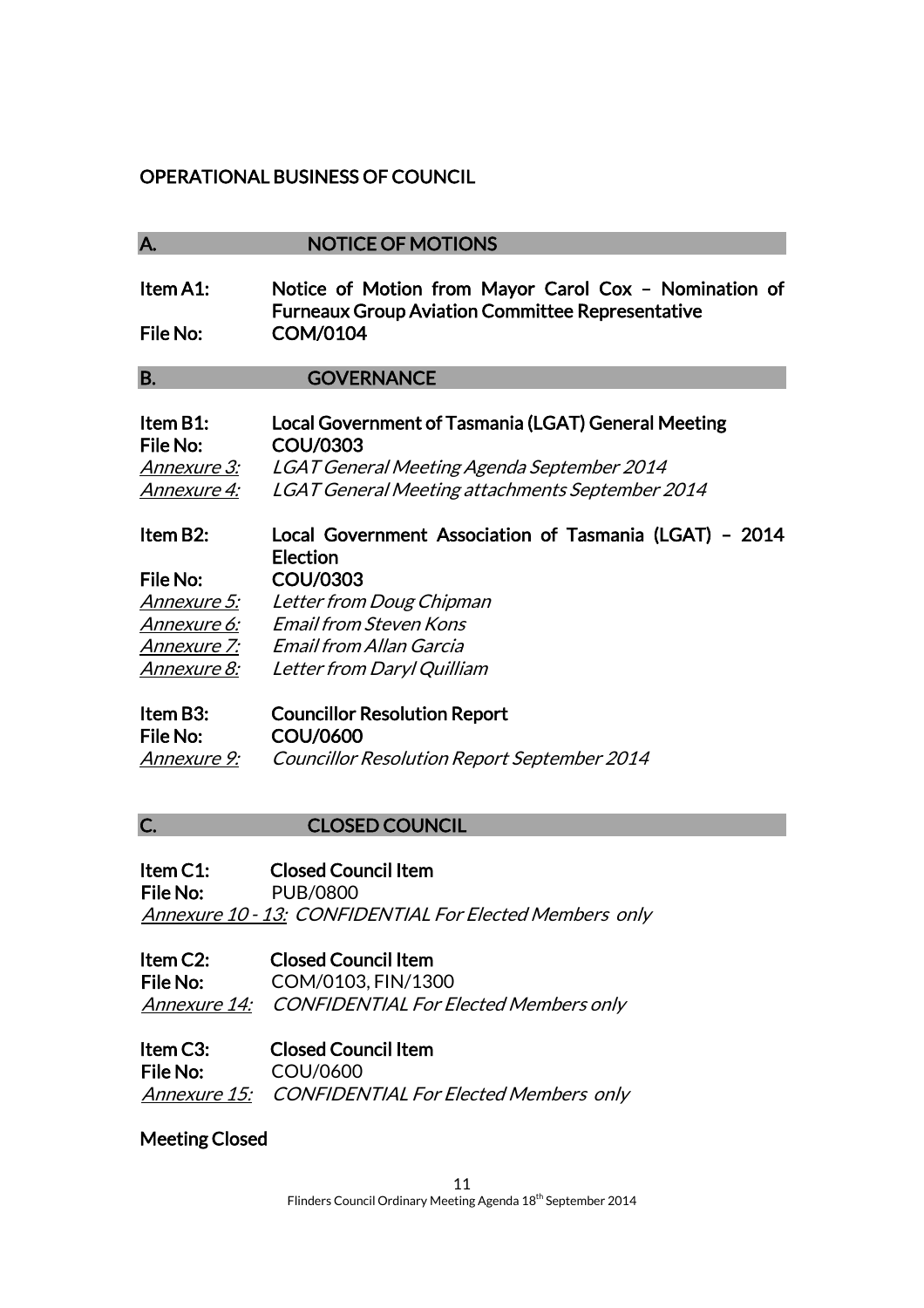# A. NOTICE OF MOTIONS

#### Item A1: Notice of Motion from Mayor Carol Cox – Nomination of Furneaux Group Aviation Committee Representative

| <b>ACTION</b>            | <b>Decision</b>                        |
|--------------------------|----------------------------------------|
| <b>PROPONENT</b>         | Mayor Carol Cox (Chair, Furneaux Group |
|                          | <b>Aviation Special Committee)</b>     |
| <b>OFFICER</b>           | Raoul Harper, General Manager          |
| <b>FILE REFERENCE</b>    | COM/0104                               |
| <b>ASSOCIATED PAPERS</b> | Nil                                    |

#### NOTICE OF MOTION:

That Mr Ken Stockton be appointed forthwith as the Community Representative on the Furneaux Group Aviation Special Committee.

#### COUNCILLOR'S REPORT:

The position of Community Representative on the Furneaux Group Aviation Special Committee was advertised in the  $22^{nd}$  May,  $5^{th}$  June and  $19^{th}$  June editions of Island News. Four expressions of interest for the position were received. At the  $26^{th}$  August 2014 committee meeting, a closed ballot was conducted and the successful candidate for recommendation to Council was Ken Stockton (Annexure 1). I now present this nomination for ratification.

#### PREVIOUS COUNCIL CONSIDERATION:

 $19^{th}$  June 2014

#### OFFICER'S REPORT:

The motion is supported.

#### STATUTORY REQUIREMENTS:

Local Government Act 1993

#### POLICY/STRATEGIC IMPLICATIONS:

4.0 Community Safety, Engagement and Enterprise

4.3 Maintain and develop productive, constructive relationships with the community and organisations involved in delivery of strategic services and activities in the islands.

4.3.1 Engage with, as necessary support and integrate into Flinders Council plans key community based service providers.

#### BUDGET AND FINANCIAL IMPLICATIONS:

Nil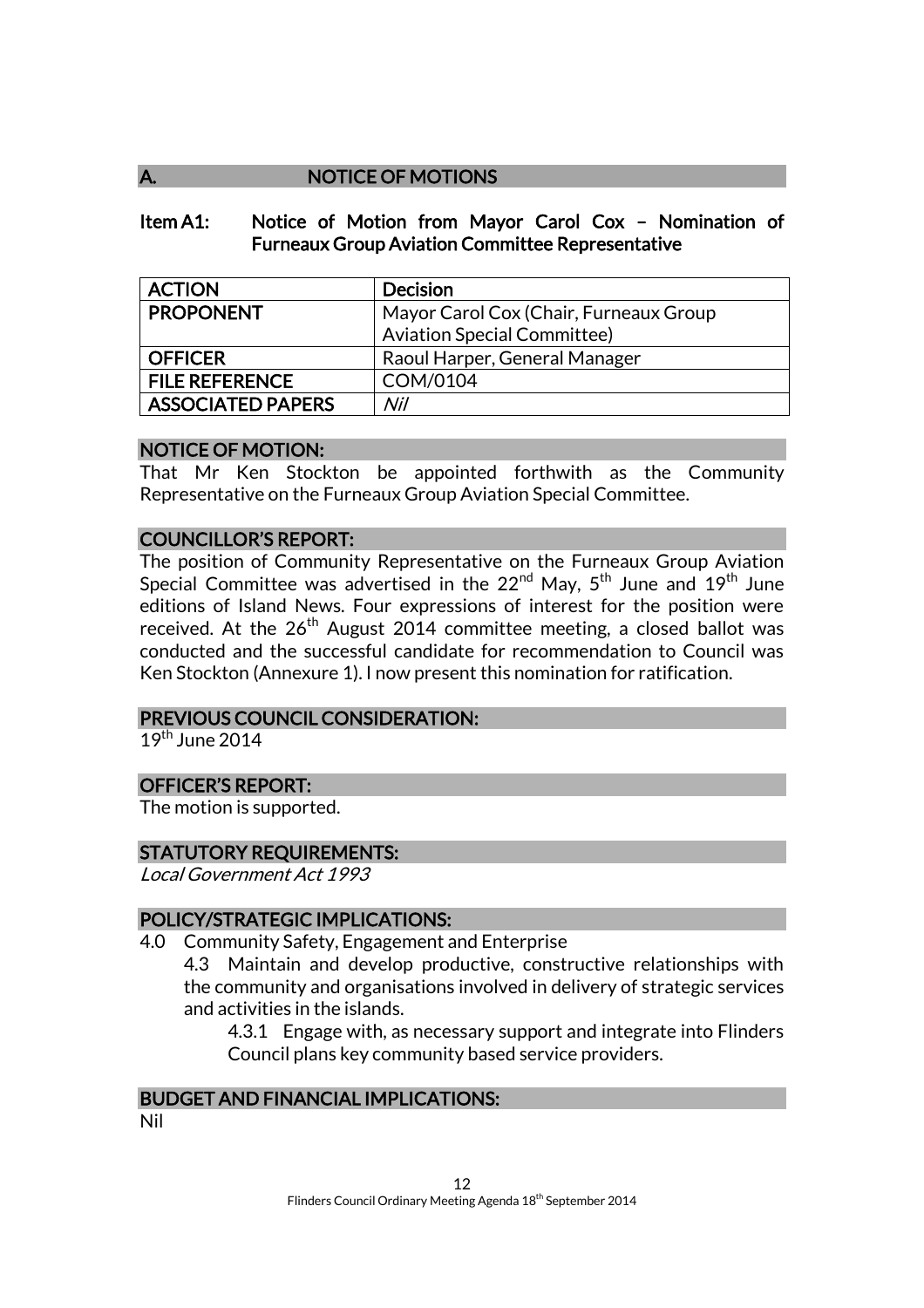#### RISK/LIABILITY:

Nil

# VOTING REQUIREMENTS:

Simple Majority

# OFFICER'S RECOMMENDATION:

That Mr Ken Stockton be appointed forthwith as the community representative on the Furneaux Group Aviation Special Committee.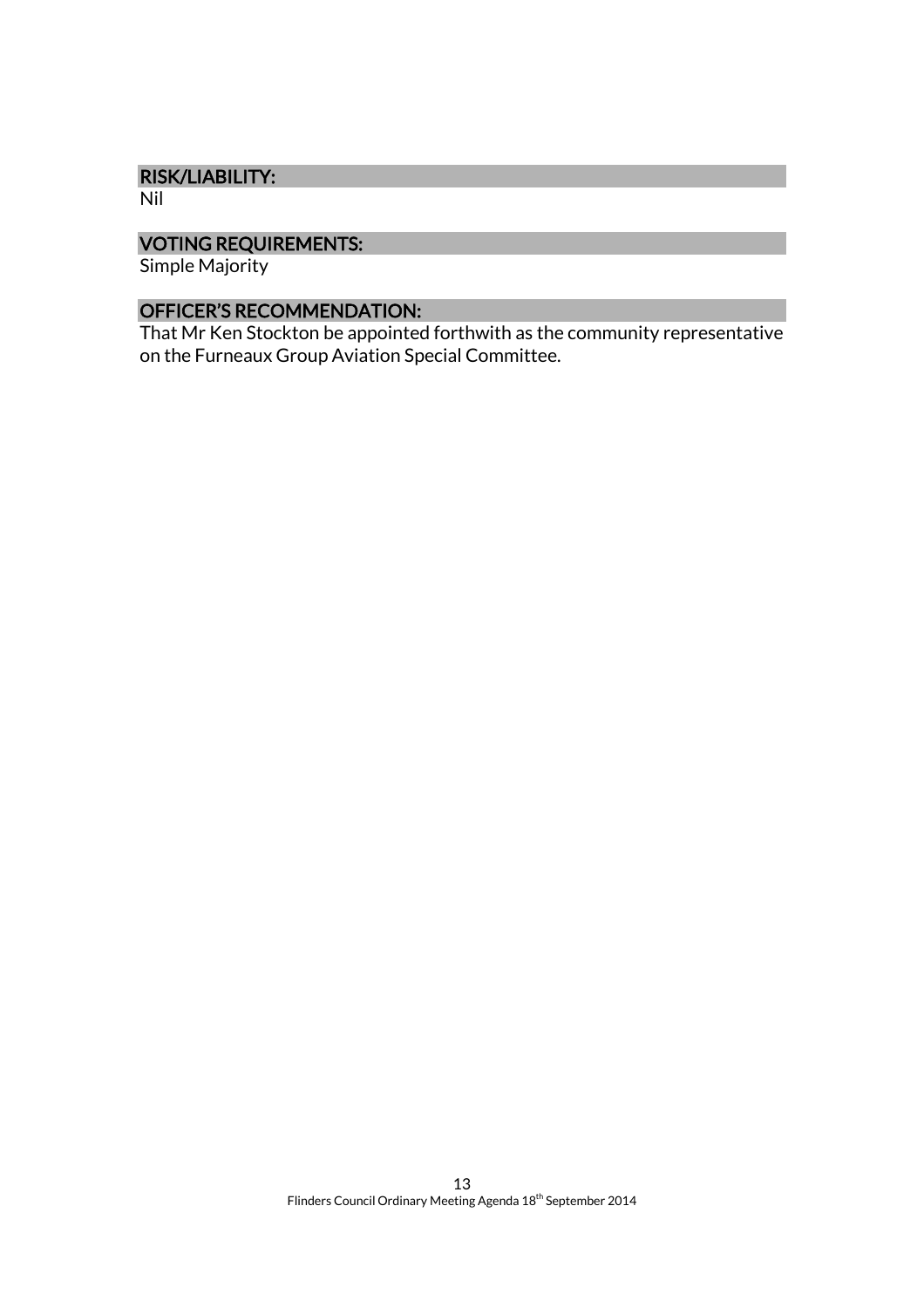#### B. **GOVERNANCE**

#### Item B1: Local Government Association of Tasmania (LGAT) General Meeting

| <b>ACTION</b>            | <b>Decision</b>                              |
|--------------------------|----------------------------------------------|
| <b>PROPONENT</b>         | <b>Council Officer</b>                       |
| <b>OFFICER</b>           | Raoul Harper, General manager                |
| <b>FILE REFERENCE</b>    | COU/0303                                     |
| <b>ASSOCIATED PAPERS</b> | Annexure 3: LGAT General Meeting Agenda      |
|                          | September 2014                               |
|                          | Annexure 4: LGAT General Meeting attachments |
|                          | September 2014                               |

#### INTRODUCTION:

The LGAT General Meeting will be held on the 24<sup>th</sup> September 2014. The meeting Agenda and attachments are provided for elected members as Annexures 3 & 4.

#### PREVIOUS COUNCIL CONSIDERATION:

Nil

#### OFFICER'S REPORT:

A number of motions are included in the LGAT General Meeting Agenda. Council provides direction to the Mayor in relation to voting. The agenda can be accessed at the LGAT website through the following link: <http://www.lgat.tas.gov.au/page.aspx?u=684#e895>

#### STATUTORY REQUIREMENT:

Nil

#### POLICY/STRATEGIC IMPLICATIONS:

5.0 Corporate Governance and Intergovernmental Relations 5.4 Actively participate in local government, industry and regional organisations.

#### BUDGET AND FINANCIAL IMPLICATIONS:

No known budget implications at this time.

#### RISK/LIABILITY:

Minimal

#### VOTING REQUIREMENTS:

Simple Majority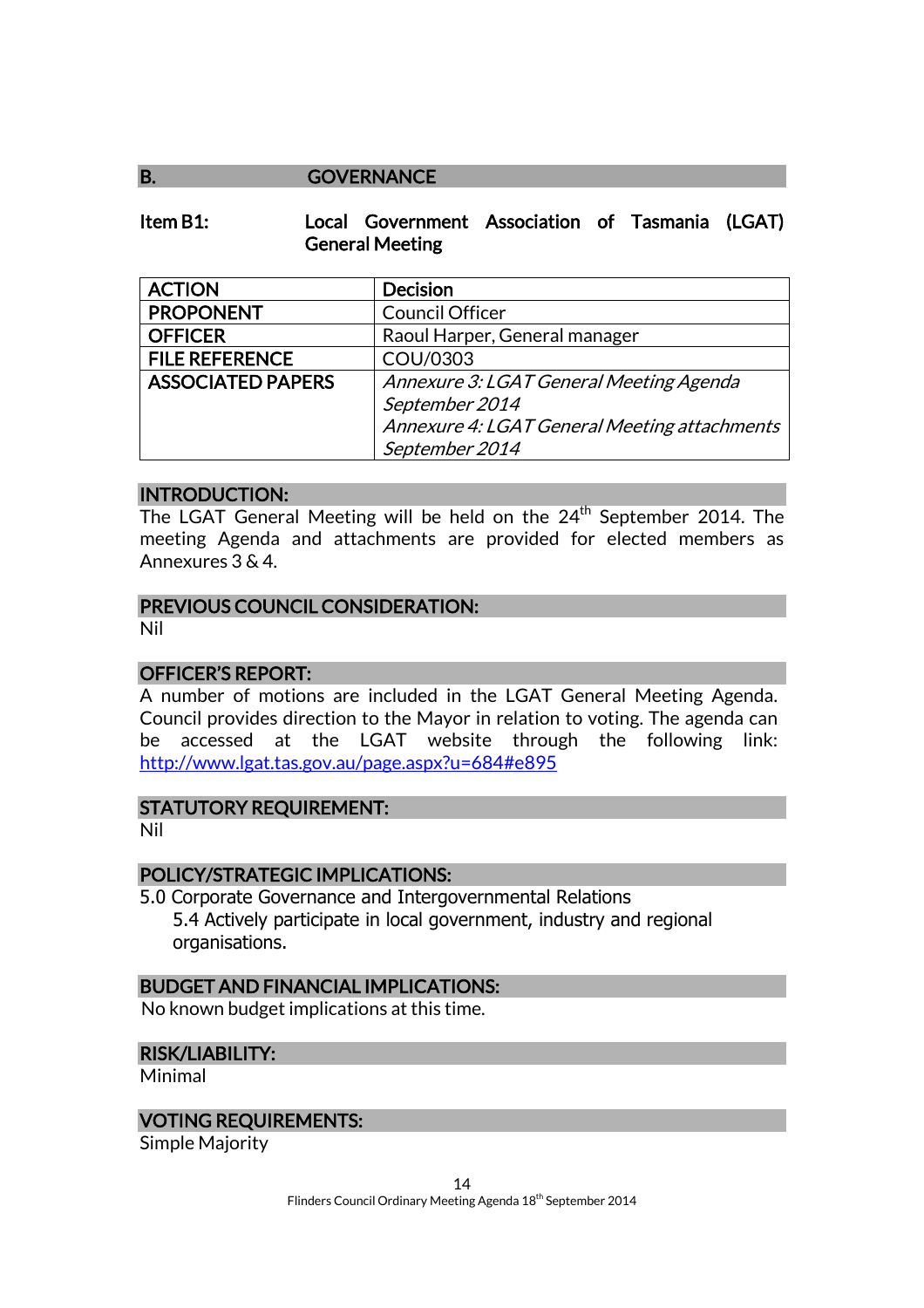# OFFICER'S RECOMMENDATION:

Council notes the Local Government Association of Tasmania General Meeting Agenda and provides the Mayor with direction in relation to the items listed for a decision.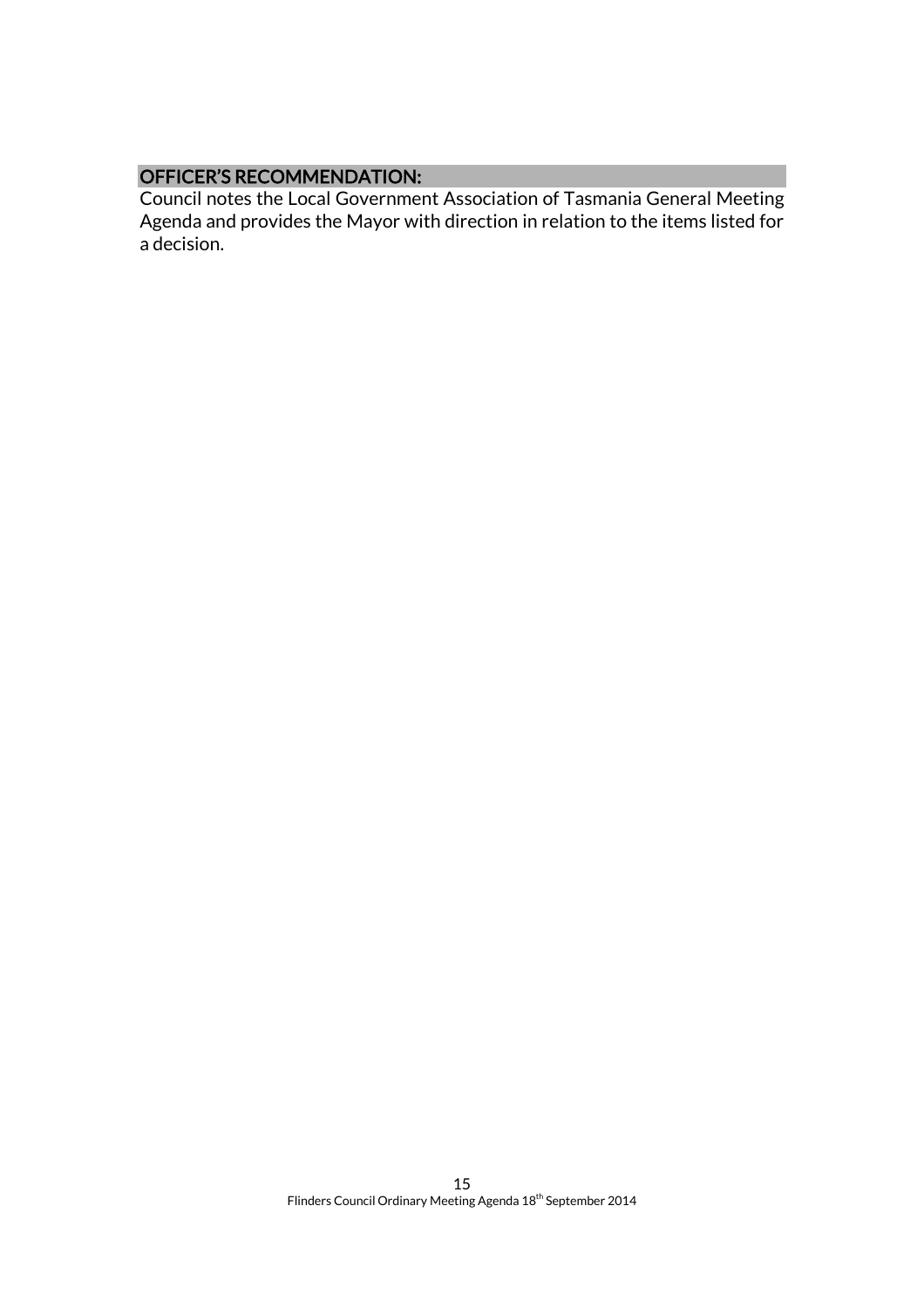# Item B2: Local Government Association of Tasmania (LGAT) – 2014 **Election**

| <b>ACTION</b>            | <b>Decision</b>                        |
|--------------------------|----------------------------------------|
| <b>PROPONENT</b>         | <b>Council Officer</b>                 |
| <b>OFFICER</b>           | Raoul Harper, General manager          |
| <b>FILE REFERENCE</b>    | COU/0303                               |
| <b>ASSOCIATED PAPERS</b> | Annexure 5: Letter from Doug Chipman   |
|                          | Annexure 6: Email from Steven Kons     |
|                          | Annexure 7: Email from Allan Garcia    |
|                          | Annexure 8: Letter from Daryl Quilliam |

#### INTRODUCTION:

The Tasmanian Electoral Commission is conducting the 2014 election of the LGAT President to serve until the conclusion of the 2015 Annual General Meeting of the Association. This election is being conducted in accordance with Rule 27(c) as the current President intends to cease being a Councillor following the 2014 ordinary local government elections. Flinders Council's vote must be received by 22<sup>nd</sup> October 2014.

# PREVIOUS COUNCIL CONSIDERATION:

Nil

# OFFICER'S REPORT:

Council provides direction to the Mayor in relation to voting for the position of LGAT president. The candidates are as follows:

- Arnol, Cheryl Glamorgan Spring Bay Council
- Chipman, Doug Clarence City Council
- Jarvis, Barry John Dorset Council
- Kons, Steven Burnie City Council
- Quilliam, Daryl Herbert Circular Head Council

Annexures 5, 6 & 8 provides information received from two candidates and Annexure 7 provides procedural guidelines on the voting process.

# STATUTORY REQUIREMENT:

Nil

# POLICY/STRATEGIC IMPLICATIONS:

5.0 Corporate Governance and Intergovernmental Relations 5.4 Actively participate in local government, industry and regional organisations.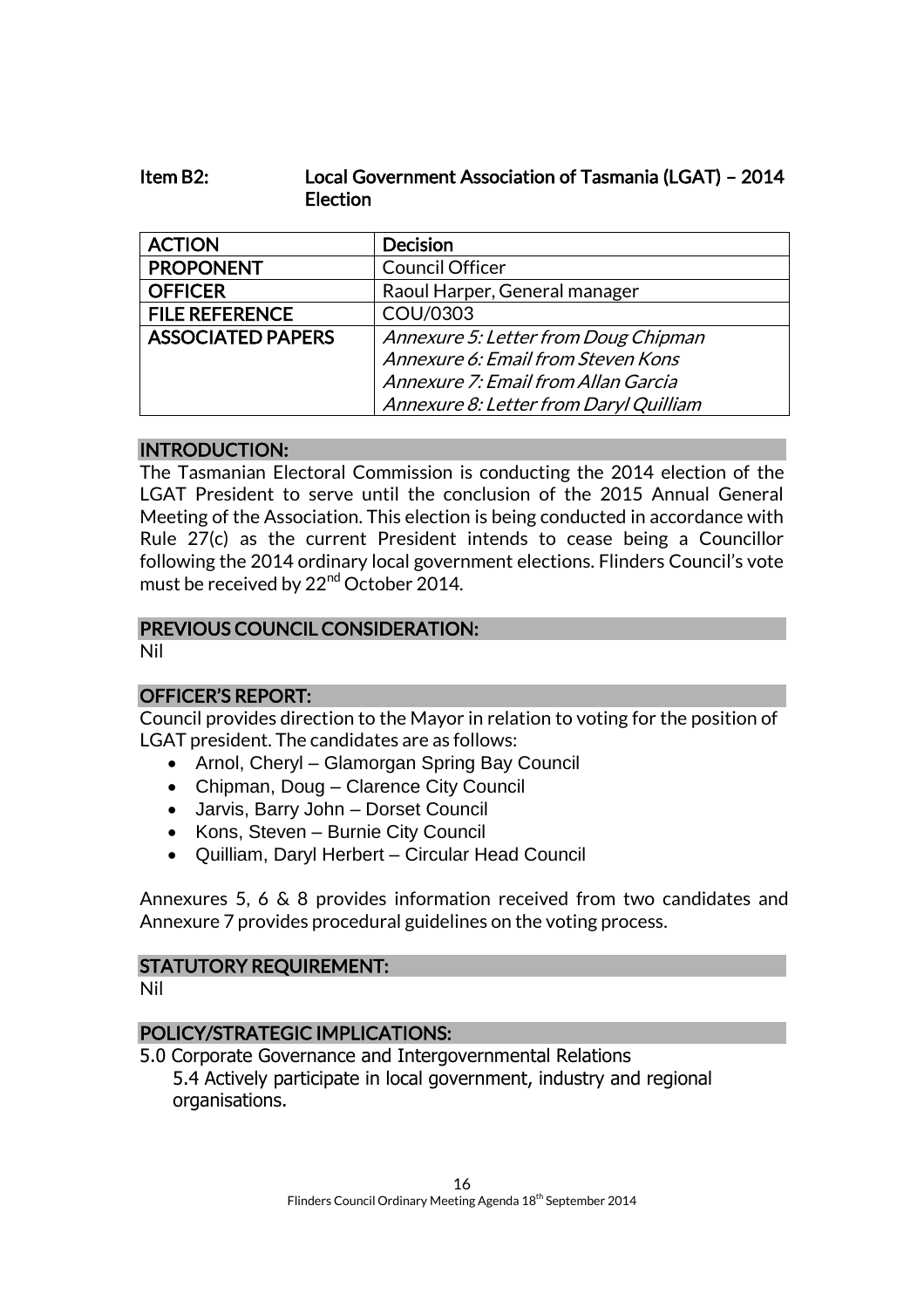# BUDGET AND FINANCIAL IMPLICATIONS:

Nil

# RISK/LIABILITY:

Low

# VOTING REQUIREMENTS:

Simple Majority

# OFFICER'S RECOMMENDATION:

Council provides the Mayor with direction in relation to how to vote.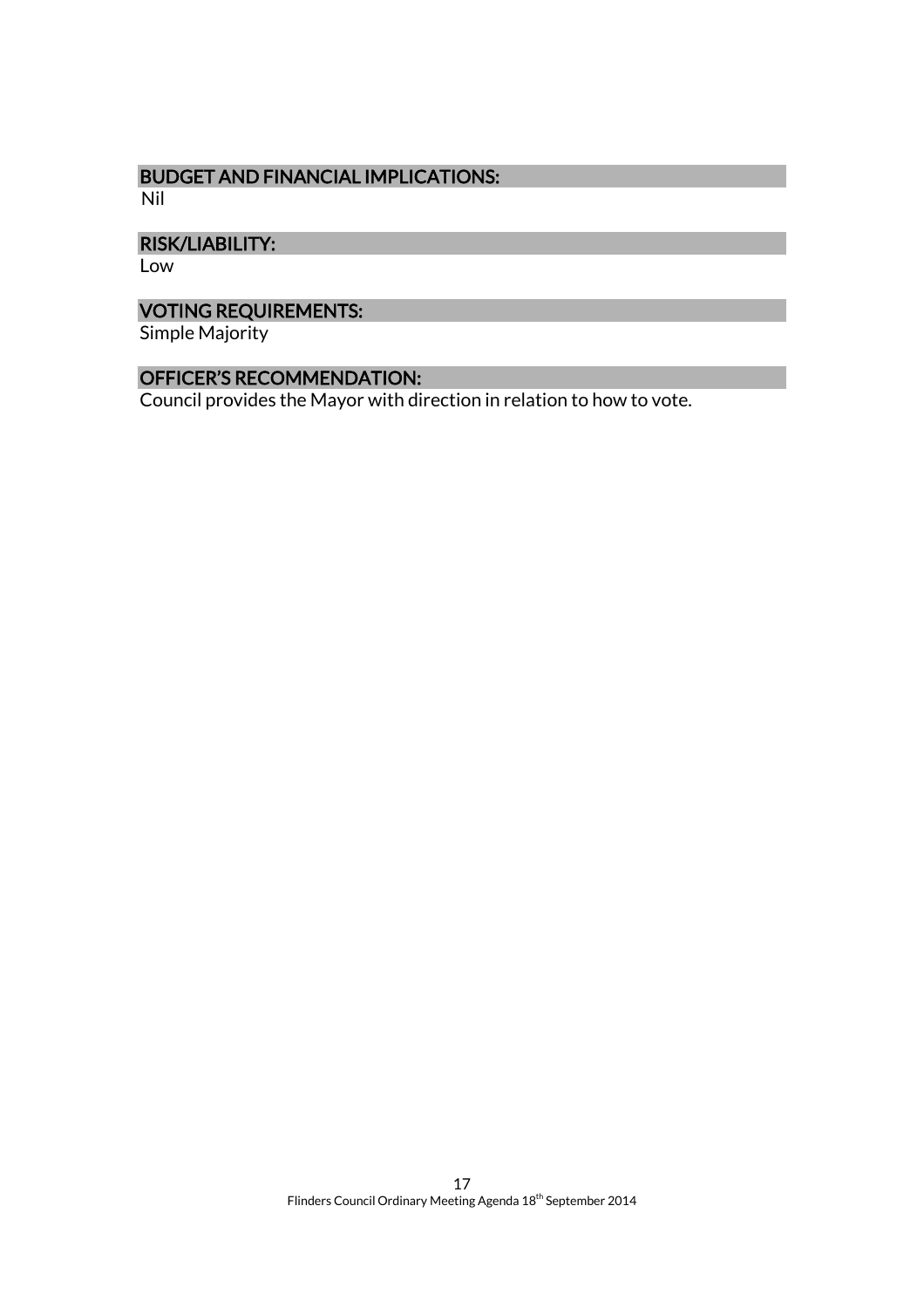#### Item B3: Councillor Resolution Report

| <b>ACTION</b>            | Information                              |
|--------------------------|------------------------------------------|
| <b>PROPONENT</b>         | <b>Council Officer</b>                   |
| <b>OFFICER</b>           | Raoul Harper, General Manager            |
| <b>FILE REFERENCE</b>    | COU/0600                                 |
| <b>ASSOCIATED PAPERS</b> | Annexure 9: Councillor Resolution Report |
|                          | September 2014                           |

#### INTRODUCTION:

This report identifies the actions taken and actual costs associated with implementing resolutions passed by elected members up to September 2014.

#### PREVIOUS COUNCIL CONSIDERATION:

The report is presented on a monthly basis.

#### OFFICER'S REPORT:

Please read Annexure 9 – Councillor Resolution Report September 2014.

#### VOTING REQUIREMENTS:

Simple Majority

#### OFFICER'S RECOMMENDATION:

That the Councillor Resolution Report September 2014 be noted.